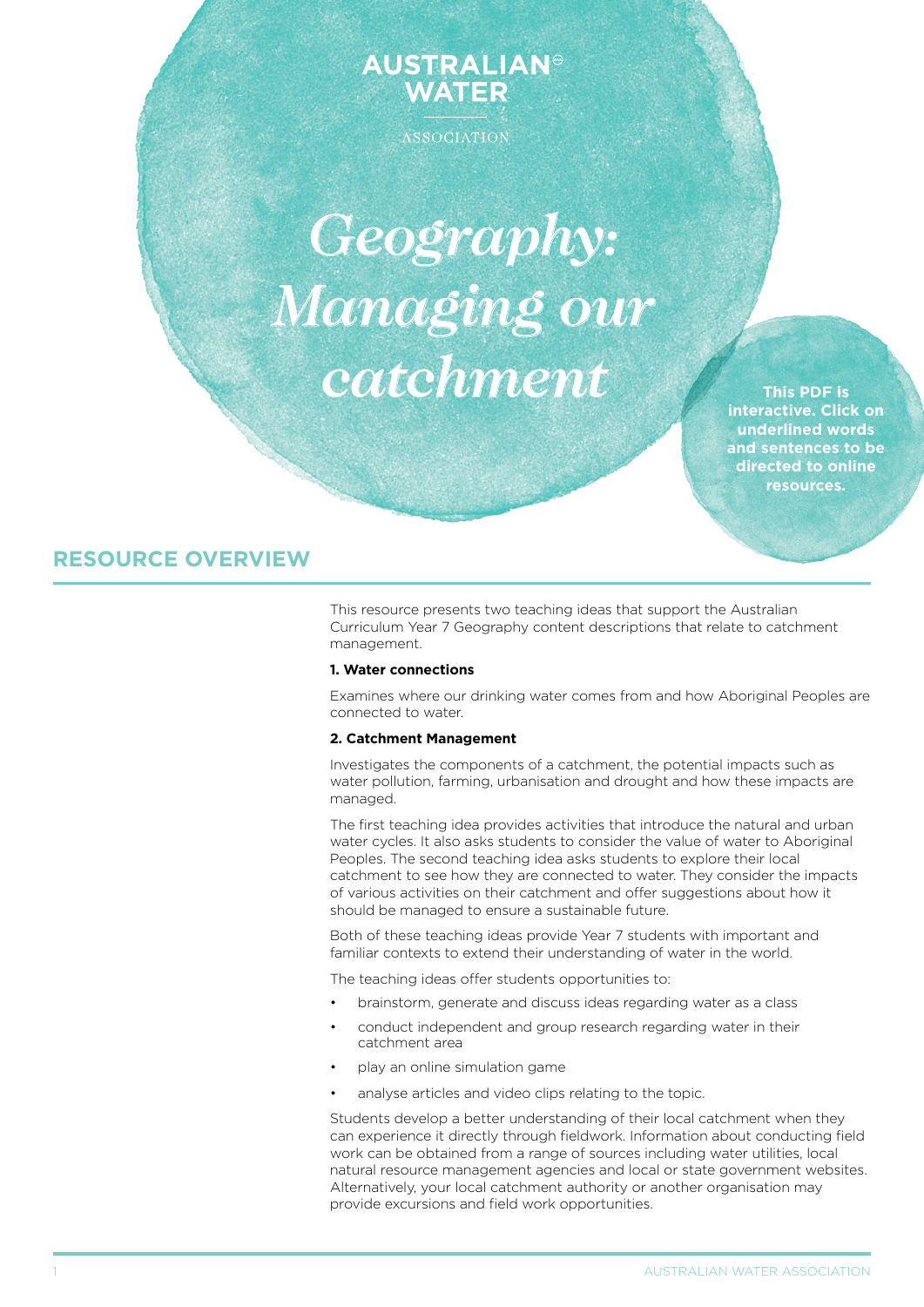Relevant links to field work activities are provided in the 'Managing our waterway' Year 7 Science teacher guide in this series and in the **Fieldwork** (see footnote 1) section of the GeogSpace website. Some of these teaching ideas require access to digital projection technology; alternatively, students can view the information on personal devices or via hardcopy worksheets. (The GeogSpace website developed by the Australian Geography Teachers Association supported by Education Services Australia.)

## **AUStralian curriculum2 Year 7 Human and Social Sciences (HASS F–6/7 - Geography) links**

## **Knowledge and Understanding**

Unit 1: Water in the world

The classification of environmental resources and the forms that water takes as a resource (ACHASSK182)

The ways that flows of water connect places as it moves through the environment and the way this affects places (ACHASSK183)

The economic, cultural, spiritual and aesthetic value of water for people, including Aboriginal and Torres Strait Islander Peoples and peoples of the Asia region (ACHASSK186)

## **AUStralian curriculum Year 7 Geography (7-10) links**

## **Geographical Knowledge and Understanding**

Unit 1: Water in the world

The classification of environmental resources and the forms that water takes as a resource (ACHGK037)

The ways that flows of water connect places as it moves through the environment and the way this affects places (ACHGK038)

The economic, cultural, spiritual and aesthetic value of water for people, including Aboriginal and Torres Strait Islander Peoples and peoples of the Asia region (ACHGK041)

**Aboriginal and Torres Strait Islander histories and cultures cross-curriculum priority** 

## **TEACHING IDEAS**

## **1. water connections**

Students review the water cycle and explore the way that flows of water connect places in the environment and the forms that water takes (ACHASSK182/ACHGK037; ACHASSK183/ACHGK038). They use an interactive diagram to demonstrate the various forms that water can take and build a topical vocabulary. Students also explore the connection Aboriginal Peoples have with water (ACHGK041/ACHASSK186). Students are encouraged to research the origins of their own/their town's (or city's) water supply to understand their connection to the water they use.

1 Australian Geography Teachers Association (GeogSpace) [<http://www.geogspace.edu.](http://www.geogspace.edu.au/support-units/fieldwork/fi-introduction.html) [au/support-units/fieldwork/fi-introduction.html>](http://www.geogspace.edu.au/support-units/fieldwork/fi-introduction.html)

2 Australian Curriculum F–10 v8.2 © Australian Curriculum, Assessment and Reporting Authority (ACARA) 2010 to present, unless otherwise indicated. This material was downloaded from the Australian Curriculum website ([http://www.australiancurriculum.](http://www.australiancurriculum.edu.au/) [edu.au/](http://www.australiancurriculum.edu.au/)) accessed 8 August 2016 and was not modified. The material is licensed under CC BY 4.0. Version updates are tracked on the Curriculum version history page of the Australian Curriculum website. ACARA does not endorse any product that uses the Australian Curriculum or make any representations as to the quality of such products. Any product that uses material published on this website should not be taken to be affiliated with ACARA or have the sponsorship or approval of ACARA. It is up to each person to make their own assessment of the product, taking into account matters including, but not limited to, the version number and the degree to which the materials align with the content descriptions (where relevant). Where there is a claim of alignment, it is important to check that the materials align with the content descriptions (endorsed by all education Ministers), not the elaborations (examples provided by ACARA).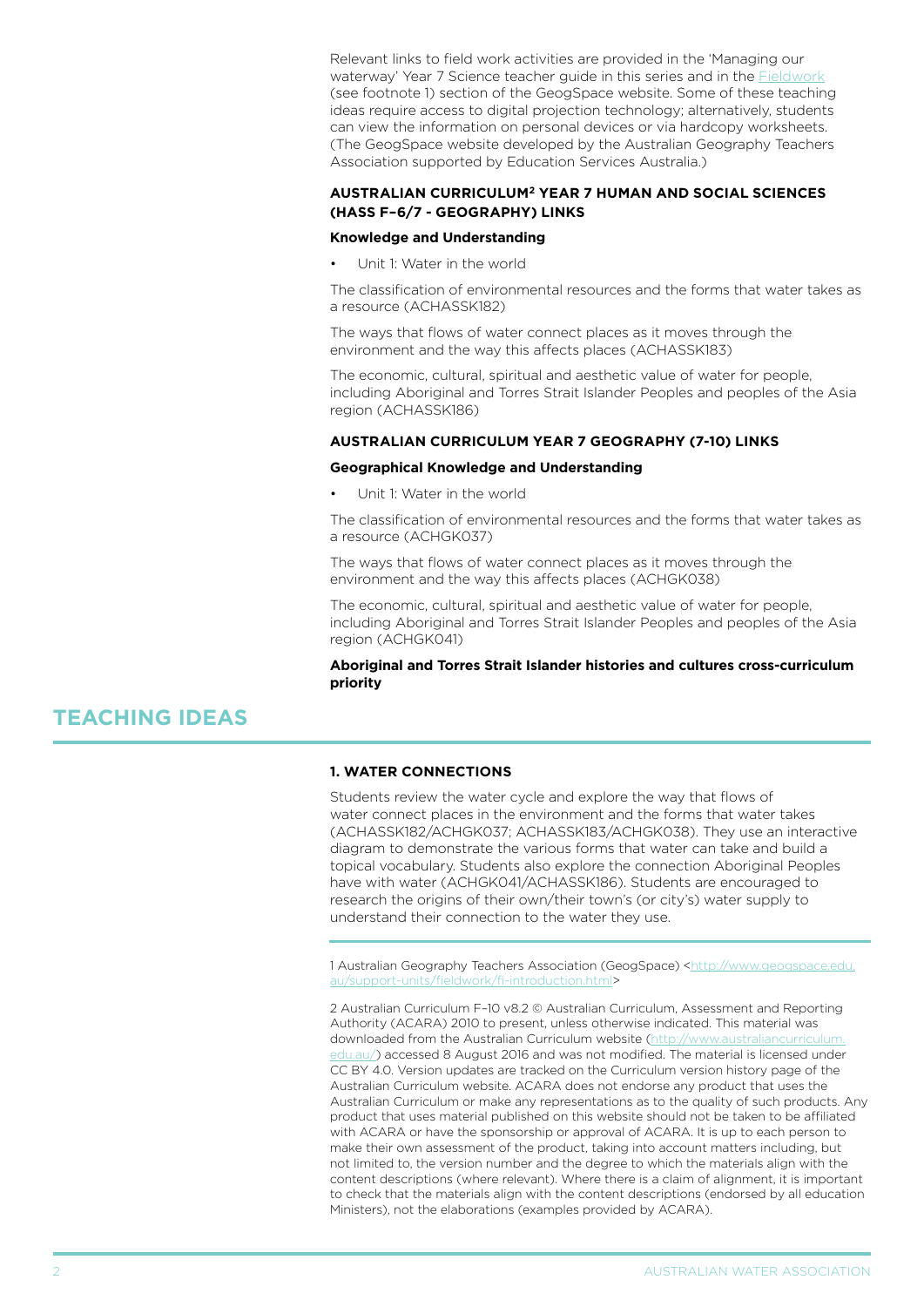Activities

- a. What is the water cycle?
- b. Water and Aboriginal Peoples
- c. Where does my water come from?

## **1a. What is the water cycle?**

Students gain an understanding of the water cycle, water types and geographical water features whilst building their water vocabulary.

- Students reflect on what they already know about water by brainstorming two lists. List One should include the varied forms that water can take. List Two should include words and phrases that can be used to describe the water cycle. Using an interactive whiteboard or Bring Your Own Technology (BYOT), upload the interactive diagram of the [Dynamic and complex:](http://sciencelearn.org.nz/Contexts/H2O-On-the-Go/Sci-Media/Animations-and-Interactives/Dynamic-and-complex-the-global-water-cycle)  [the global water cycle](http://sciencelearn.org.nz/Contexts/H2O-On-the-Go/Sci-Media/Animations-and-Interactives/Dynamic-and-complex-the-global-water-cycle) (see footnote 3). Allow students time to study the interactive diagram and add to their existing vocabulary lists of water forms and water cycle verbs. Students research and record definitions for any new vocabulary. *This interactive map runs on Flash so it is advised that students play it using computers or laptops.*
- 2. Display the following terms for students to research and write a short paragraph on each water type or sketch an annotated diagram. Provide examples of where each type of water can be found.
	- Groundwater
	- Soil moisture
	- Surface water

Suggested resource: The Yarra Valley Water site has a diagram of the natural [water cycle](http://www.yvw.com.au/Home/Inyourcommunity/Education/Educationalmaterials/Secondarystudents/Naturalwatercycle/index.htm) (see footnote 4) and provides a description of terminology.

## **1b. Water and Aboriginal Peoples**

Students read the information about Aboriginal connections to water and watch two videos — one about Aboriginal culture in north-west New South Wales and one from the website for the feature film 'Twelve Canoes'. Students answer the following questions related to the article and videos:

- [Aboriginal heritage and culture Connections to land and water](http://www.mdba.gov.au/discover-basin/people/aboriginal-heritage-culture) (article) (see footnote 5)
	- What significance does water have in Aboriginal dreamtime stories?
	- What is the meant by the term 'cultural flow'?
- 2. [Through our Eyes Welcome to Mutawintji with Mark Sutton](https://www.youtube.com/watch?v=LY0PWp7tn0Y) [8:59] (see footnote 6)

In the video, Mark Sutton describes the importance of water and the landscape to the Aboriginal people around Mutawintji in northern New South Wales. Explain how water is significant to Aboriginal culture in that area.

3. [The swamp – Twelve Canoes](http://www.12canoes.com.au/) (see footnote 7)

This video describes the relationship between the Yolngu people and the Arafura Swamp of north-east Arnhem Land. *Select the video entitled 'The Swamp', the icon in the bottom right corner.*

- How are Aboriginals connected to the 'swamp' in north-central Arnhem Land in the Northern Territory?

- What difficulties do Aboriginal communities face with management of their 'swamp'?

3 Science Learning Hub (Dynamic and complex: the global water cycle) [<http://](http://sciencelearn.org.nz/Contexts/H2O-On-the-Go/Sci-Media/Animations-and-Interactives/Dynamic-and-complex-the-global-water-cycle) [sciencelearn.org.nz/Contexts/H2O-On-the-Go/Sci-Media/Animations-and-Interactives/](http://sciencelearn.org.nz/Contexts/H2O-On-the-Go/Sci-Media/Animations-and-Interactives/Dynamic-and-complex-the-global-water-cycle) [Dynamic-and-complex-the-global-water-cycle>](http://sciencelearn.org.nz/Contexts/H2O-On-the-Go/Sci-Media/Animations-and-Interactives/Dynamic-and-complex-the-global-water-cycle)

4 City West Water, South East Water and Yarra Valley Water (The natural water cycle) [<http://www.yvw.com.au/Home/Inyourcommunity/Education/Educationalmaterials/](http://www.yvw.com.au/Home/Inyourcommunity/Education/Educationalmaterials/Secondarystudents/Naturalwatercycle/index.htm) [Secondarystudents/Naturalwatercycle/index.htm>](http://www.yvw.com.au/Home/Inyourcommunity/Education/Educationalmaterials/Secondarystudents/Naturalwatercycle/index.htm)

5 Australian Government (Murray Darling Basin Authority – Aboriginal heritage and culture) <[http://www.mdba.gov.au/discover-basin/people/aboriginal-heritage-culture>](http://www.mdba.gov.au/discover-basin/people/aboriginal-heritage-culture)

6 Australian Broadcasting Corporation (Through our eyes – Welcome to Mutawintji with Mark Sutton) [<https://www.youtube.com/watch?v=LY0PWp7tn0Y>](https://www.youtube.com/watch?v=LY0PWp7tn0Y)

7 Twelve canoes <<http://www.12canoes.com.au/>>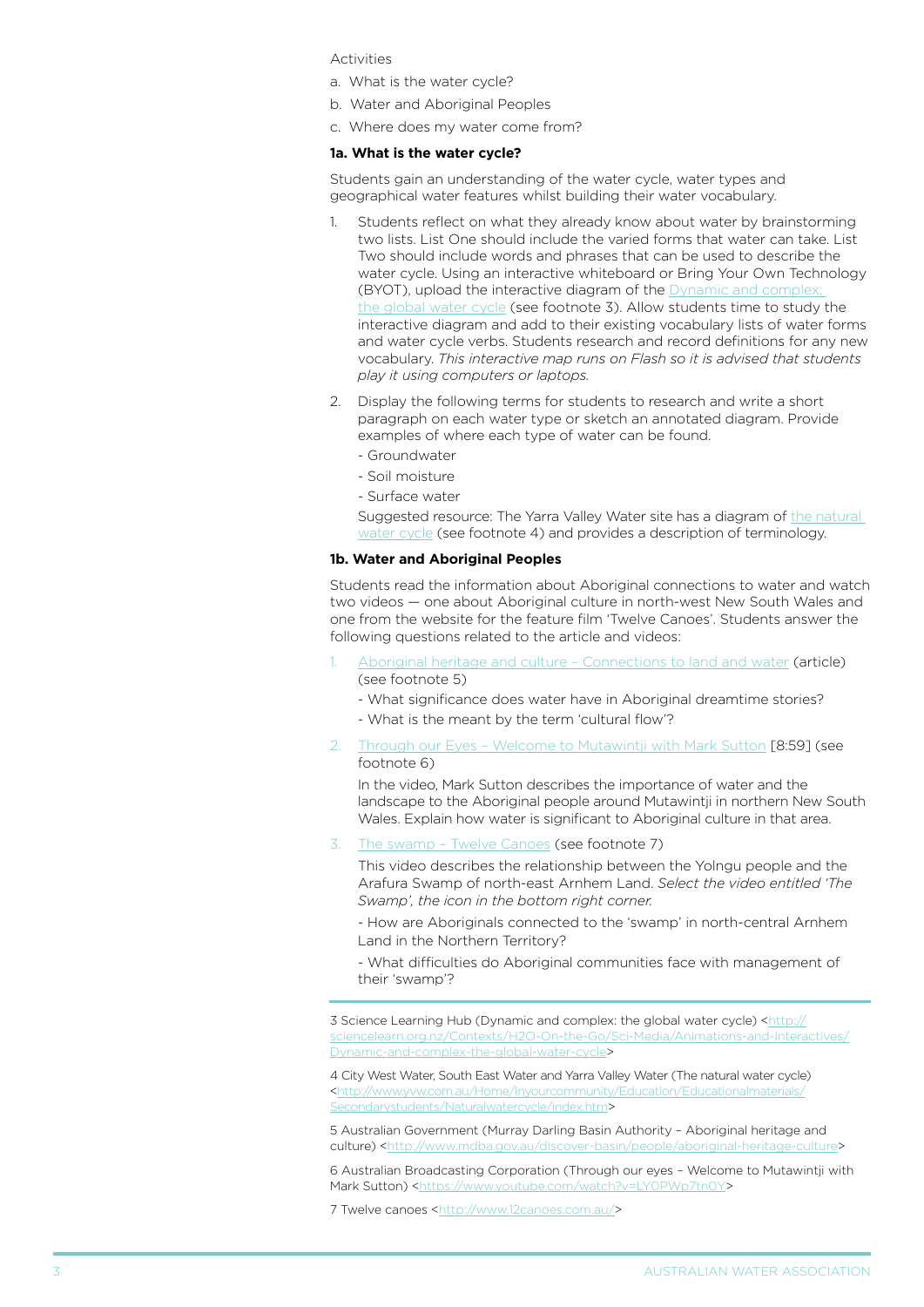#### **1c. Where does my water come from?**

Students investigate the journey of water from 'catchment to tap'. The following activity describes the water supply system for Sydney. If possible, source information about your local water supply system from your water utility, authority or corporation.

- 1. Display the information on [Our water supply system](http://www.waternsw.com.au/water-quality/education/learn/water-supply-system) (see footnote 8) web page on an interactive whiteboard or ask students to read the information on their BYOT device. *Note: If digital projection technology is unavailable teachers can print the information from Water NSW site.*
- 2. Ask students to take notes about each process and the journey that water takes before it gets to our taps — beginning with the section 'Freshwater treatment'.
- 3. Students create a flow chart or labelled diagram of the journey of their water from 'catchment to tap', including alternative pathways such as desalination.

## **2. catchment management**

Students explore what a catchment is and how water connects places in a catchment (ACHASSK183/ACHGK038). They make a catchment model, use Google Earth to explore their catchment virtually and then create a conceptual diagram of their catchment. Students also explore impacts on catchments and play the 'Catchment detox' game to appreciate the challenges of managing a catchment sustainably.

Activities

- a. What's in a catchment?
- b. Identifying impacts
- c. Managing a catchment

## **2a. What's in a catchment?**

Students virtually explore their local catchment using Google Earth to identify the land uses and the natural and man-made features. Students create a conceptual diagram of their catchment including the land uses and features they identified in their research. Students further investigate how certain human or built features can impact water quality.

- 1. Pose the question to the class: 'What is a catchment?' Capture student responses, using them to devise a class definition. Explain that students will investigate their local catchment and use this information to create a conceptual diagram of their catchment area later on.
- 2. Take students outside to create a physical representation of a catchment. For this model, you need:
	- a tarp (tarpaulin)
	- a full watering can

- items placed under the tarp to represent three-dimensional landforms (e.g. bricks).

Lay a tarp on the ground and ask students to prop up the edges so that the water flows inwards. Place items under the tarp to form land contours, replicating the natural environment. Using a watering can, evenly distribute the water across the landscape. Students can view the paths that the water takes and where the water rests once it has stopped flowing. Ask students to describe what they have just seen and how this activity models what happens in a catchment area. Discuss how the water connects parts of the catchment and affects places downstream.

3. Students are now ready to research their local catchment area. Information can be sourced from state or local governments or natural resource management agencies such as regional catchment authorities or Local Land Services (NSW) regions. Google Earth assists students in researching their catchment area. They list the land uses and largest natural and human features of their catchment.

8 Water NSW (Our water supply system) <[http://www.waternsw.com.au/water-quality/](http://www.waternsw.com.au/water-quality/education/learn/water-supply-system) [education/learn/water-supply-system](http://www.waternsw.com.au/water-quality/education/learn/water-supply-system)>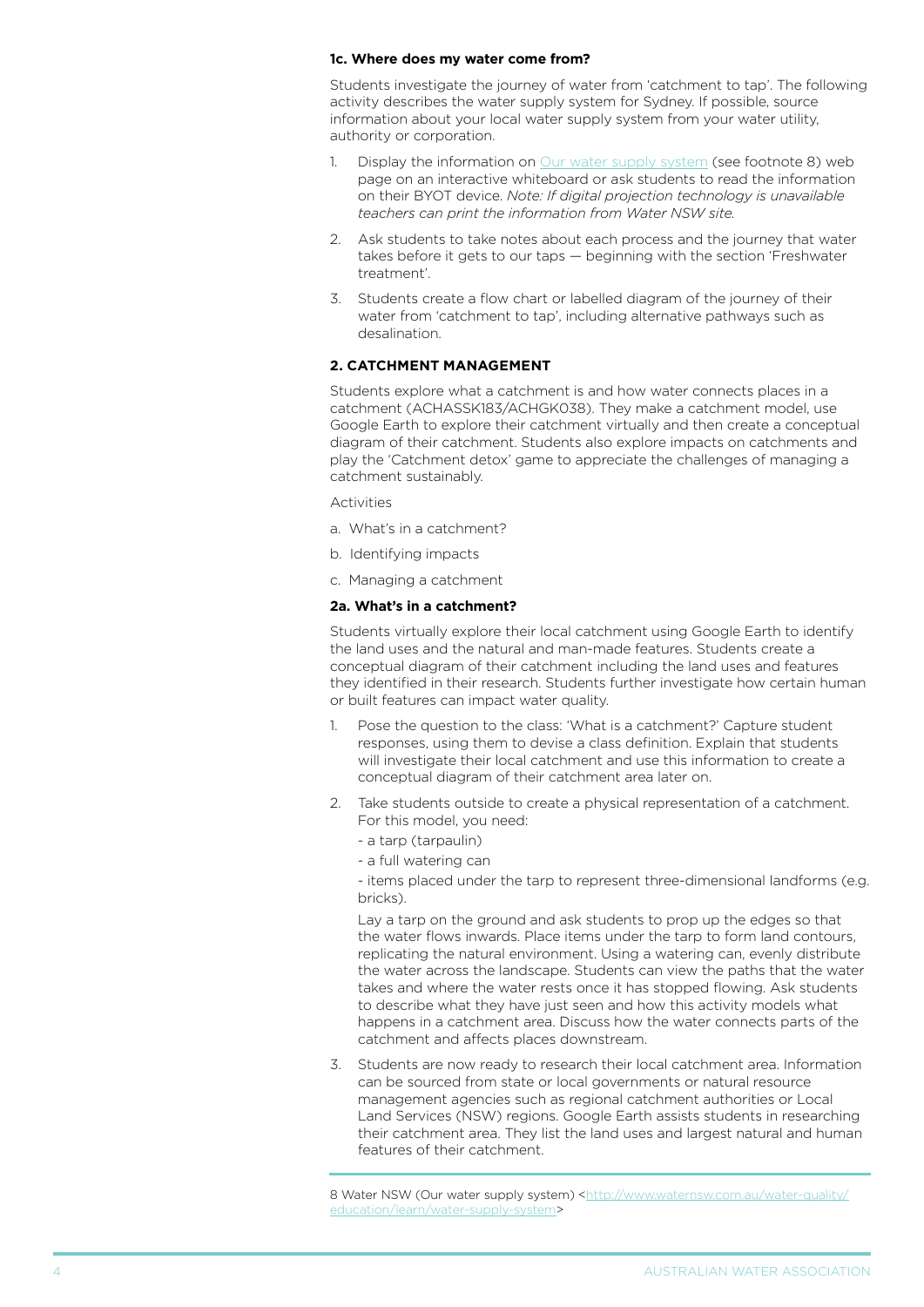- 4. Students draw a basic map of the catchment indicating connecting waterways and water collection points such as lakes or dams. Ask students to write a short paragraph about how waterways connect to each other and connect communities.
- 5. Using the internet, students locate their catchment area on an aerial satellite map and discuss the distribution of built-up areas in their catchment and how they are connected by waterways. It can be challenging for students to interpret the slope or topography of a landscape from a two-dimensional representation. You could start with a familiar feature such as the waterway closest to the school and ask students to identify the direction of the water flow at this place in the catchment.
- 6. Download the **Explaining our catchment** lesson sequence (see footnote 9). Students use lessons five to seven to create a conceptual diagram of their catchment area. This could be conducted as group work or individually.
- 7. Display the **High school resources Catchment land use impacts fact sheet** (see footnote 10) and pose the question: 'How can human or built features and land uses impact the quality of water in other parts of the catchment?' Record student responses and discuss with the class.

## **2b. Identifying impacts**

Students identify potential impacts of land uses and environmental and human or built features on their local catchment. Students perform their own research on a topic identified as a potential risk to their catchment. Students investigate the cause of their impact and identify current strategies used to manage it.

- 1. Divide students into pairs to brainstorm potential impacts to their local catchment that require management.
- 2. As a class, discuss and record student responses. Ask students to categorise the responses into natural and human impacts.
- 3. Divide students into groups (up to six) to research one area of concern for catchment management. Groups may choose from one of the topics below or choose a topic of their own. They investigate their topic and report their findings back to the class. As a class, devise some focus questions that will be answered in their research. Topics:
	- vegetation clearing
	- urbanisation
	- farming
	- drought
	- flood
	- water pollution

Each group develops a research action plan. A good example of a research action plan can be found on page 17 of the Geography Years 7-10 Syllabus [\(2003\)](http://www.boardofstudies.nsw.edu.au/syllabus_sc/pdf_doc/geography_710_syl.pdf) (see footnote 11) published by the Board of Studies, Teaching and Educational Standards NSW.

Extension: Suggest alternative management strategies for your topic.

Examples of websites for research relevant to the Sydney area include:

a) [What is a catchment?](http://www.georgesriver.org.au/What-is-a-catchment.html) (see footnote 12) — This resource provides information on how water pollution and ground cover removal affect catchments.

9 Queensland Government (Explaining our catchment) [<https://publications.qld.gov.](https://publications.qld.gov.au/storage/f/2014-12-12T01%3A22%3A06.516Z/water-life-year7-geography-explaining-catchment.pdf) [au/storage/f/2014-12-12T01%3A22%3A06.516Z/water-life-year7-geography-explaining](https://publications.qld.gov.au/storage/f/2014-12-12T01%3A22%3A06.516Z/water-life-year7-geography-explaining-catchment.pdf)[catchment.pdf>](https://publications.qld.gov.au/storage/f/2014-12-12T01%3A22%3A06.516Z/water-life-year7-geography-explaining-catchment.pdf)

10 Water NSW (Catchment land use impacts) [<http://www.waternsw.com.au/water](http://www.waternsw.com.au/water-quality/education/resources/high-school)[quality/education/resources/high-school>](http://www.waternsw.com.au/water-quality/education/resources/high-school)

11 Board of Studies, Teaching and Educational Standards NSW (Geography Years 7–10 Syllabus [<http://www.boardofstudies.nsw.edu.au/syllabus\\_sc/pdf\\_doc/geography\\_710\\_syl.pdf](http://www.boardofstudies.nsw.edu.au/syllabus_sc/pdf_doc/geography_710_syl.pdf)>

12 Georges River Catchment (What is a catchment?) [<http://www.georgesriver.org.au/What-is](http://www.georgesriver.org.au/What-is-a-catchment.html)[a-catchment.html>](http://www.georgesriver.org.au/What-is-a-catchment.html)